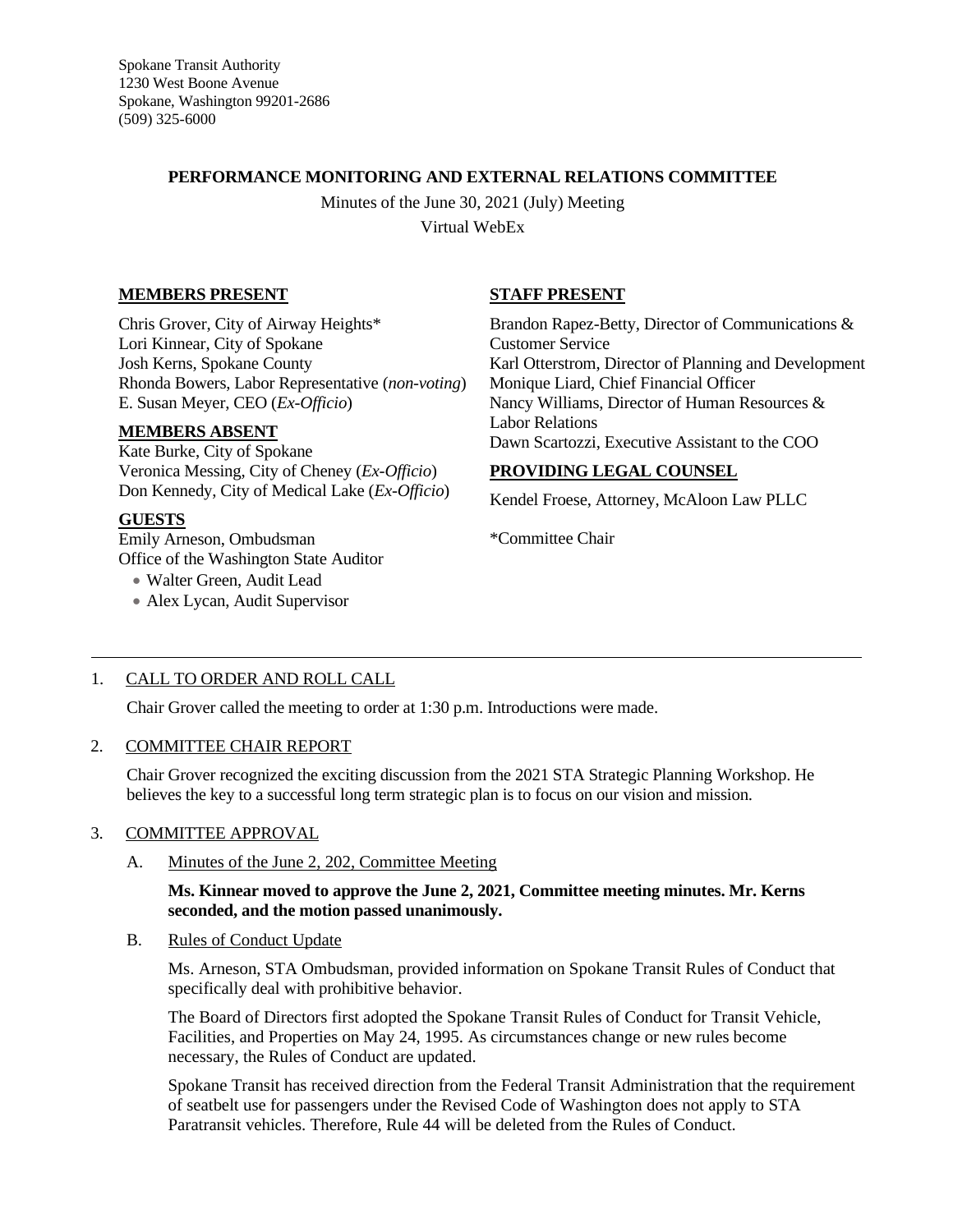Paratransit riders will continue to be asked to use the seatbelt and offered assistance to secure it if necessary; however, they will not be denied service if they refuse to use it.

With the deletion of Rule 44, Rules 45-51 are consequently renumbered. A draft of the proposed deletion and renumbering, with tracked changes, was included in the packet.

Ms. Arneson requested the committee recommend the Board approve the revisions to the Rules of Conduct as recommended by staff and legal counsel.

#### **Ms. Kinnear moved to approve the update as presented. Mr. Kerns seconded, and the motion passed unanimously.**

#### COMMITTEE ACTION

- A. Board Consent Agenda
	- 1. Community Access Pass Pilot Program Three Month Extension

The CAP Pilot Program was unanimously recommended by PMER and approved by the Board of Directors on July 16, 2020.

Beginning September 1, 2020, for a one-year pilot period, approved nonprofit human service organizations may purchase discounted (50%) 2-hour, one-ride, and day-passes from STA. The intent of the program is to enable organizations that serve vulnerable populations to increase access to public transit. The program is slated to end on August 31, 2021.

Staff request the term of the pilot program be extended until November 30, 2021 (3 months) to provide sufficient time to review a full year's worth of data to present to the Board. Extending the term will allow the program to continue while the analysis is conducted and until the board makes its determination about the program's future.

Mr. Rapez-Betty recommends the Board extend the Community Access Pass (CAP) Pilot Program to November 30, 2021.

**Mr. Kerns moved to approve as presented. Ms. Kinnear seconded, and the motion passed unanimously.**

#### 5. REPORTS TO COMMITTEE

A. 2020 State Audit Exit Briefing

On June 7, 2021, the Washington State Auditor's Office held an Audit Exit Conference with STA staff and the Chair of the Board of Directors regarding the 2020 Audit results.

Alex Lycan, Audit Supervisor, and Walter Green, Audit Lead, briefed the Committee on the 2020 Audit results.

Reports are publicly available on their website: https://sao.wa.gov/reports-data/audit-reports.

#### 6. CEO REPORT

- June 2021 sales tax (collected on April Sales) was 47.5% above June 2020 actual, 21.1% YTD above 2020 actual, and 39.4% YTD above budget.
- STA and Avista partnered to provide free rides thru Friday, July  $2<sup>nd</sup>$ , to cooling centers throughout the county. Due to capacity rates being lifted, the STA Plaza is open to customers and others who need to get out of the heat. However, masks are still required inside the Plaza.